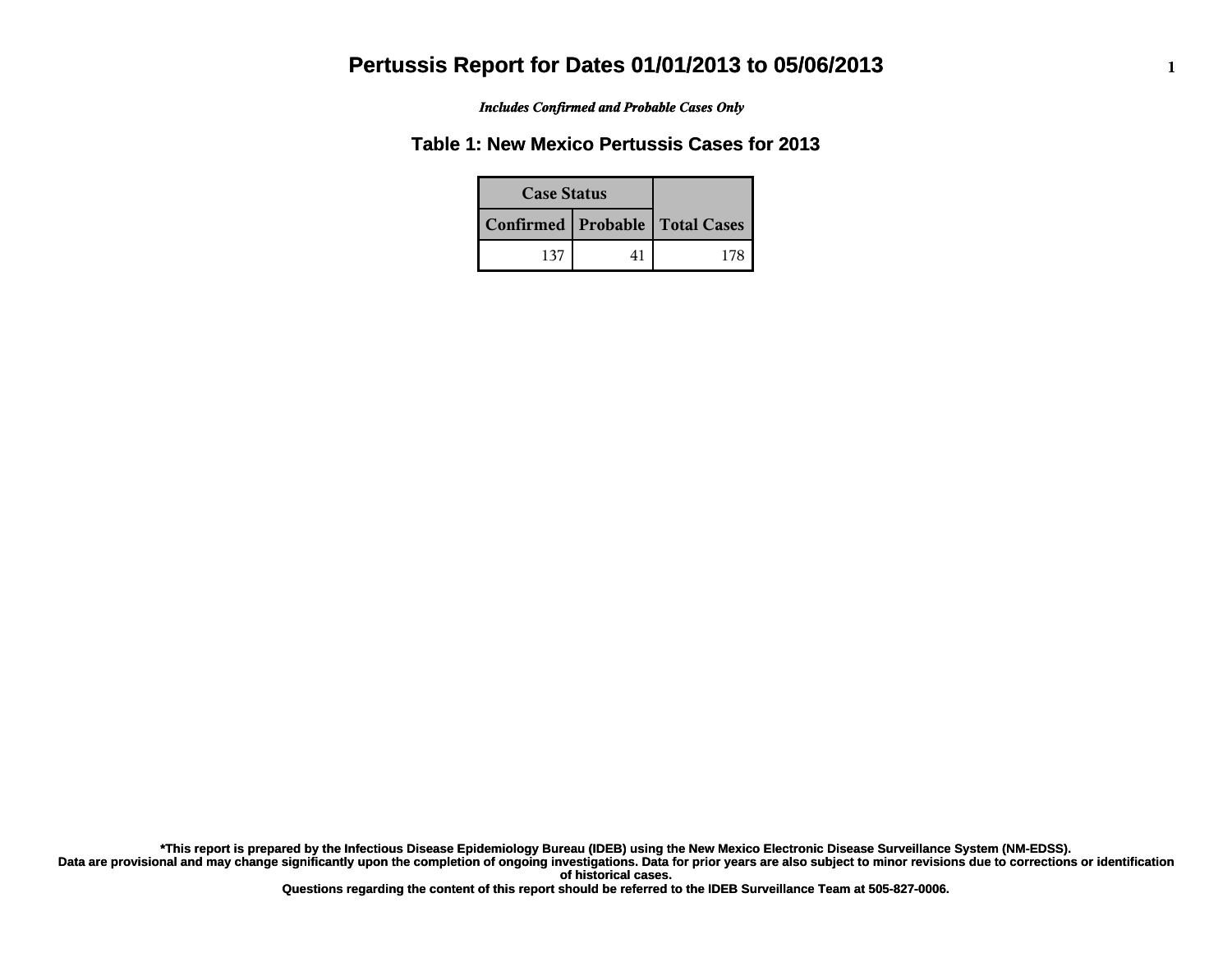*Includes Confirmed and Probable Cases Only*

## **Table 2: Pertussis Cases by County**

| <b>County Name</b>       | Case<br><b>Number</b> | Percent<br>of Total<br><b>Cases</b> | Incidence<br>per<br>100,000 |
|--------------------------|-----------------------|-------------------------------------|-----------------------------|
| <b>Bernalillo County</b> | 82                    | 46.1                                | 12.3                        |
| <b>Chaves County</b>     | $\overline{2}$        | 1.1                                 | 3.0                         |
| Colfax County            | 7                     | 3.9                                 | 51.0                        |
| <b>Eddy County</b>       | 5                     | 2.8                                 | 9.3                         |
| <b>Grant County</b>      | $\overline{2}$        | 1.1                                 | 6.8                         |
| Guadalupe County         | $\overline{2}$        | 1.1                                 |                             |
| Lea County               | 9                     | 5.1                                 | 13.9                        |
| Los Alamos County        | 15                    | 8.4                                 | 83.6                        |
| <b>McKinley County</b>   | 4                     | 2.2                                 | 5.6                         |
| Quay County              | $\overline{2}$        | 1.1                                 | 22.2                        |
| Rio Arriba County        | 6                     | 3.4                                 | 14.9                        |
| San Juan County          | 8                     | 4.5                                 | 6.1                         |
| San Miguel County        | 1                     | 0.6                                 | 3.4                         |
| Sandoval County          | 3                     | 1.7                                 | 2.3                         |
| Santa Fe County          | 8                     | 4.5                                 | 5.5                         |
| Sierra County            | $\overline{2}$        | 1.1                                 | 16.7                        |
| <b>Taos County</b>       | 6                     | 3.4                                 | 18.2                        |
| <b>Union County</b>      | 1                     | 0.6                                 |                             |
| Unknown                  | $\overline{4}$        | 2.2                                 |                             |
| Valencia County          | 9                     | 5.1                                 | 11.7                        |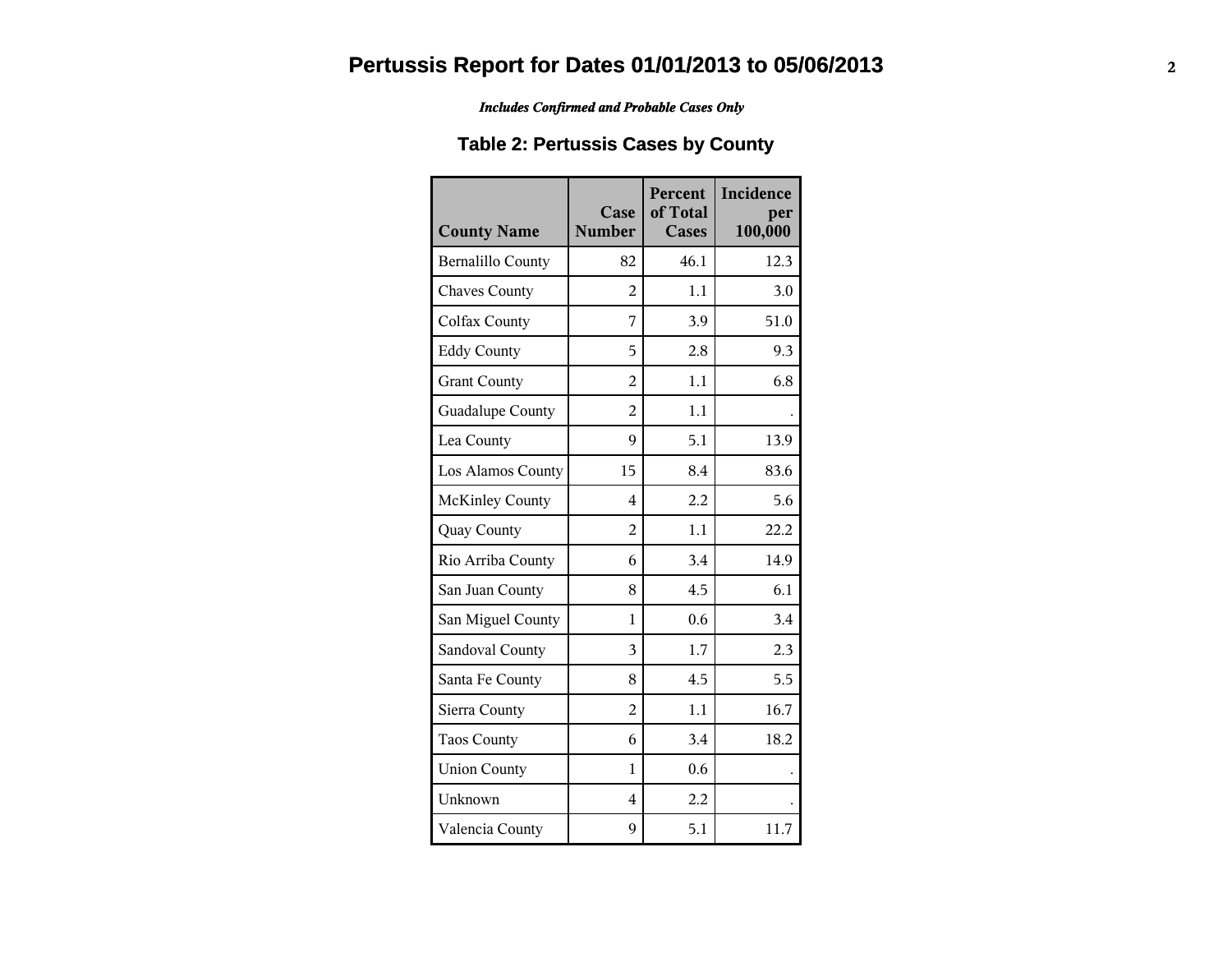*Includes Confirmed and Probable Cases Only*

#### **Table 3: Pertussis Cases by Age Group**

| <b>Age Group</b>  | Case<br><b>Number</b> | <b>Percent</b> |
|-------------------|-----------------------|----------------|
| $<$ 1 Year        | 13                    | 7.3            |
| 1 to 5 Years      | 16                    | 9.0            |
| 6 to 10 Years     | 48                    | 27.0           |
| 11 to 18 Years    | 50                    | 28.1           |
| 19 to 65 Years    | 48                    | 27.0           |
| 65 Years or Older | 3                     | 1.7            |

**Data are provisional and may change significantly upon the completion of ongoing investigations. Data for prior years are also subject to minor revisions due to corrections or identification of historical cases. \*This report is prepared by the Infectious Disease Epidemiology Bureau (IDEB) using the New Mexico Electronic Disease Surveillance System (NM-EDSS).**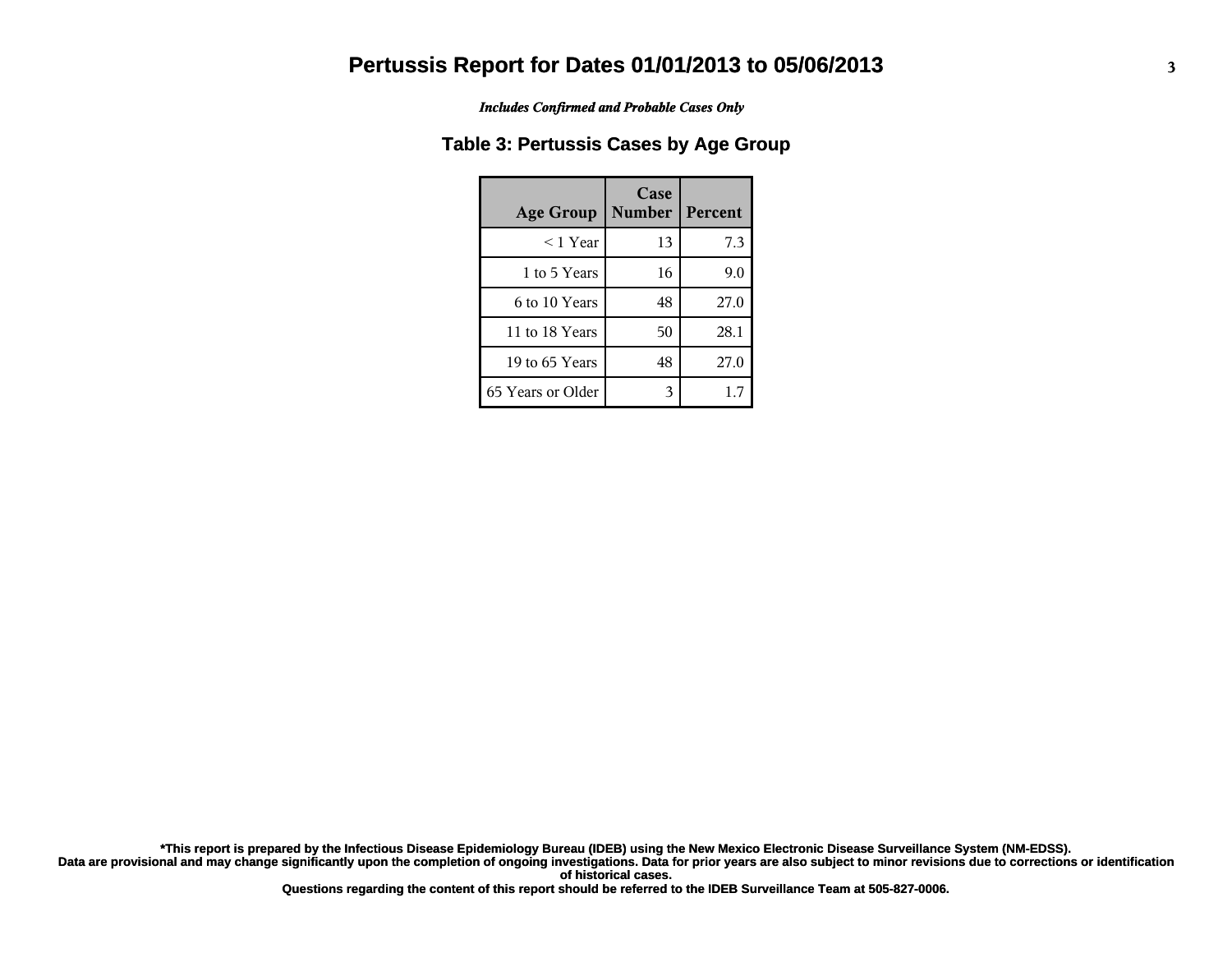*Includes Confirmed and Probable Cases Only*

#### **Table 4: Pertussis Cases by Race/Ethnicity**

| <b>Race/Ethnicity</b>             | Case<br><b>Number</b> | Percent |
|-----------------------------------|-----------------------|---------|
| American Indian or Alaska Nativel | 9                     | 5.1     |
| Black or African American         | 5                     | 2.8     |
| Hispanic                          | 97                    | 54.5    |
| White                             | 63                    | 35.4    |
| Multi-race                        |                       | 0.6     |
| Unknown/Missing                   | 3                     | 1.7     |

**Data are provisional and may change significantly upon the completion of ongoing investigations. Data for prior years are also subject to minor revisions due to corrections or identification \*This report is prepared by the Infectious Disease Epidemiology Bureau (IDEB) using the New Mexico Electronic Disease Surveillance System (NM-EDSS).**

**of historical cases.**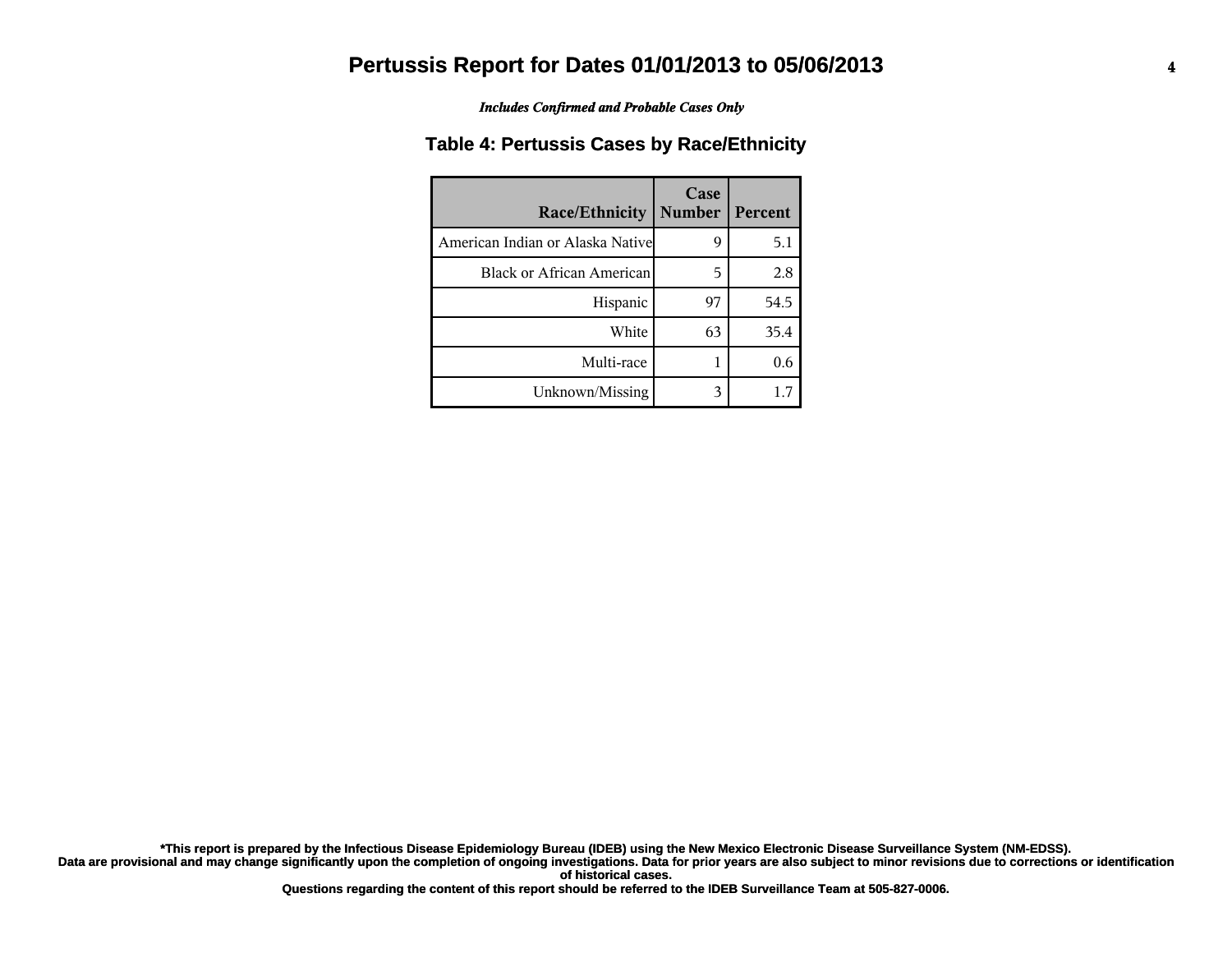*Includes Confirmed and Probable Cases Only*

#### **Table 5: Cases of Pertussis by Race/Ethnicity**

|                                  | <b>Ethnicity</b>         |                                        |                            |              |  |
|----------------------------------|--------------------------|----------------------------------------|----------------------------|--------------|--|
| Race                             | Hispanic<br>or<br>Latino | <b>Not</b><br>Hispanic<br>or<br>Latino | Unknown/<br><b>Missing</b> | <b>Total</b> |  |
| American Indian or Alaska Native | $\mathfrak{D}$           | 7                                      | $\Omega$                   | 9            |  |
|                                  | 1.12                     | 3.93                                   | 0.00                       | 5.06         |  |
| <b>Black or African American</b> | $\mathfrak{D}$           | 3                                      | $\Omega$                   | 5            |  |
|                                  | 1.12                     | 1.69                                   | 0.00                       | 2.81         |  |
| White                            | 73                       | 61                                     | 2                          | 136          |  |
|                                  | 41.01                    | 34.27                                  | 1.12                       | 76.40        |  |
| Multi-race                       | $\Omega$<br>0.00         | 1<br>0.56                              | $\Omega$<br>0.00           | 0.56         |  |
| <b>Unknown/Missing</b>           | 24                       | $\Omega$                               | 3                          | 27           |  |
|                                  | 13.48                    | 0.00                                   | 1.69                       | 15.17        |  |
| <b>Total</b>                     | 101                      | 72                                     | 5                          | 178          |  |
|                                  | 56.74                    | 40.45                                  | 2.81                       | 100.00       |  |

**\*This report is prepared by the Infectious Disease Epidemiology Bureau (IDEB) using the New Mexico Electronic Disease Surveillance System (NM-EDSS).**

**Data are provisional and may change significantly upon the completion of ongoing investigations. Data for prior years are also subject to minor revisions due to corrections or identification of historical cases.**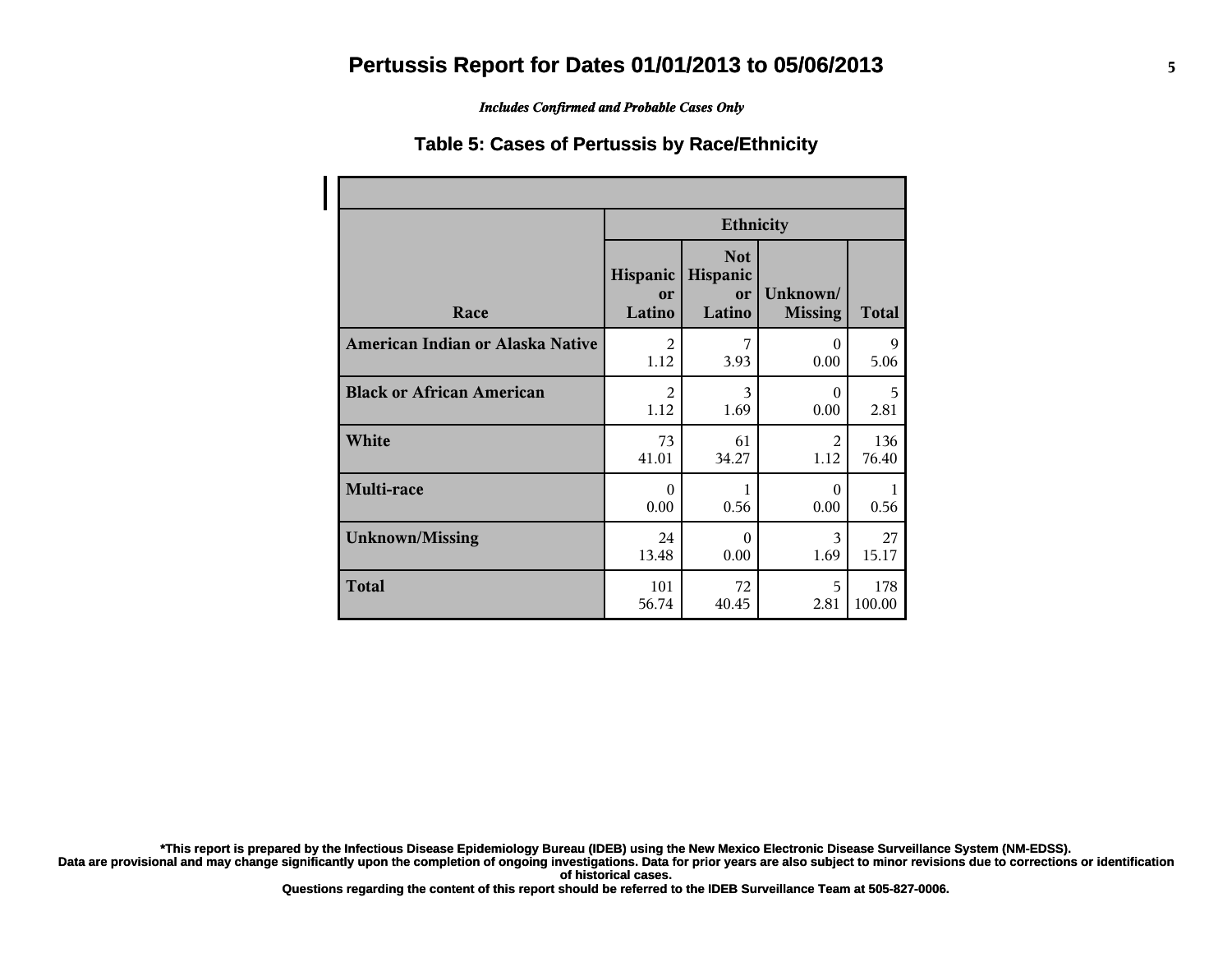*Includes Confirmed and Probable Cases Only*

#### **Table 6: Pertussis Cases by Sex**

| Gender | Case<br><b>Number</b> | Percent |
|--------|-----------------------|---------|
| Female | 100                   | 56.2    |
| Male   | 78                    | 43.8    |

**Data are provisional and may change significantly upon the completion of ongoing investigations. Data for prior years are also subject to minor revisions due to corrections or identification of historical cases. \*This report is prepared by the Infectious Disease Epidemiology Bureau (IDEB) using the New Mexico Electronic Disease Surveillance System (NM-EDSS).**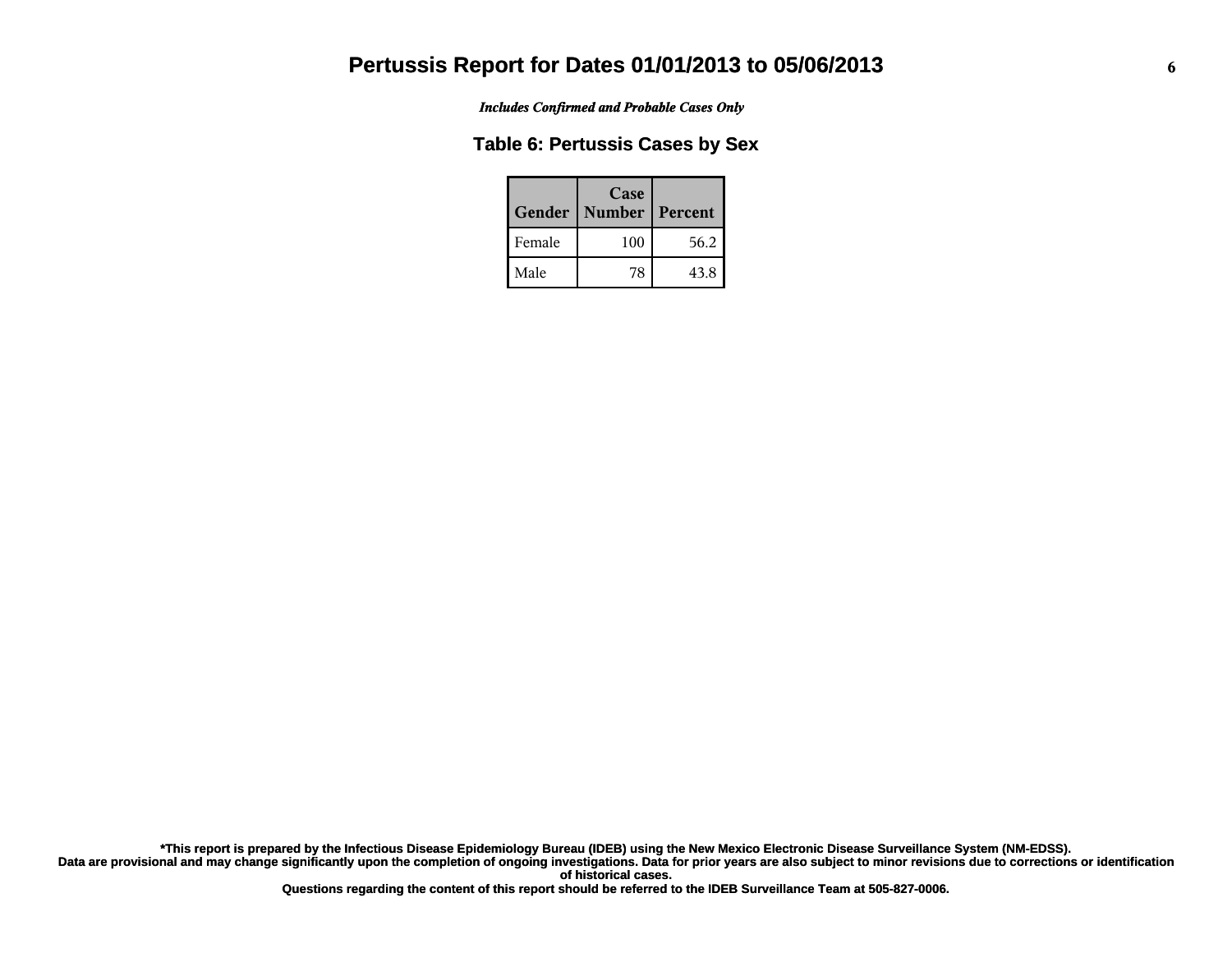#### *Includes Confirmed and Probable Cases Only*

#### **Table 7: Hospitalizations of Pertussis Cases**

|       | <b>Yes</b> | No    |         |
|-------|------------|-------|---------|
| Count | Percent    | Count | Percent |
| q     | 5.1        | 167   | 94.9    |

**Data are provisional and may change significantly upon the completion of ongoing investigations. Data for prior years are also subject to minor revisions due to corrections or identification of historical cases. \*This report is prepared by the Infectious Disease Epidemiology Bureau (IDEB) using the New Mexico Electronic Disease Surveillance System (NM-EDSS).**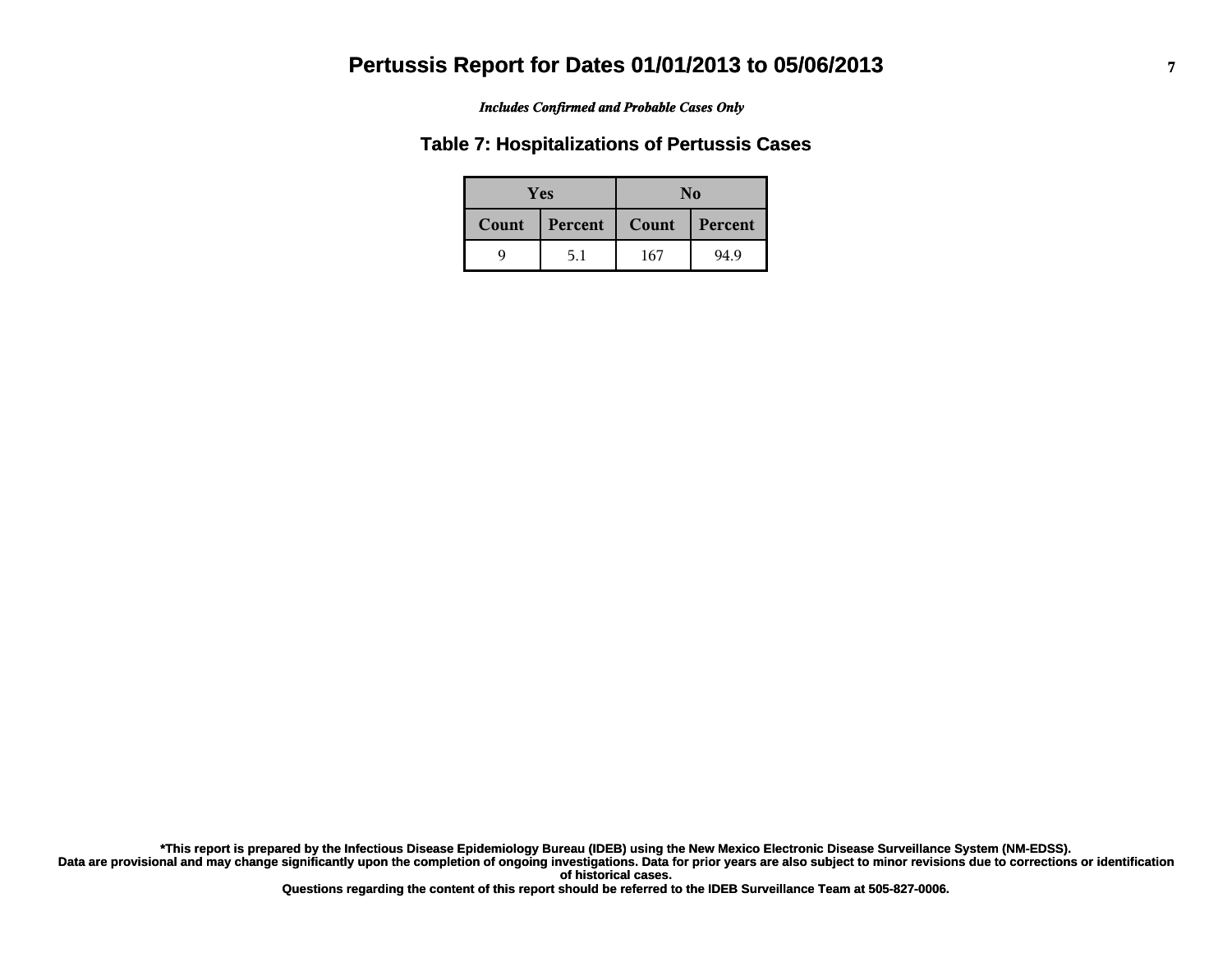*Includes Confirmed and Probable Cases Only*

## **Table 8: Cases of Pertussis by Hospitalization and Age Group**

|                          | <b>Hospitalized Cases</b>                               |              |                  |     |  |  |
|--------------------------|---------------------------------------------------------|--------------|------------------|-----|--|--|
| <b>Age Group</b>         | Yes<br><b>Unknown</b><br><b>Total</b><br>N <sub>o</sub> |              |                  |     |  |  |
| $<$ 1 Year               | 6<br>46.15                                              | 53.85        | 0<br>0.00        | 13  |  |  |
| 1 to 5 Years             | $\Omega$<br>0.00                                        | 16<br>100.00 | $\Omega$<br>0.00 | 16  |  |  |
| <b>6 to 10 Years</b>     | 0<br>0.00                                               | 48<br>100.00 | 0<br>0.00        | 48  |  |  |
| 11 to 18 Years           | 0<br>0.00                                               | 48<br>96.00  | 2<br>4.00        | 50  |  |  |
| 19 to 65 Years           | 1<br>2.08                                               | 47<br>97.92  | 0<br>0.00        | 48  |  |  |
| <b>65 Years or Older</b> | $\mathfrak{D}$<br>66.67                                 | 33.33        | 0<br>0.00        | 3   |  |  |
| <b>Total</b>             | 9                                                       | 167          | 2                | 178 |  |  |

**\*This report is prepared by the Infectious Disease Epidemiology Bureau (IDEB) using the New Mexico Electronic Disease Surveillance System (NM-EDSS).**

Data are provisional and may change significantly upon the completion of ongoing investigations. Data for prior years are also subject to minor revisions due to corrections or identification **of historical cases.**